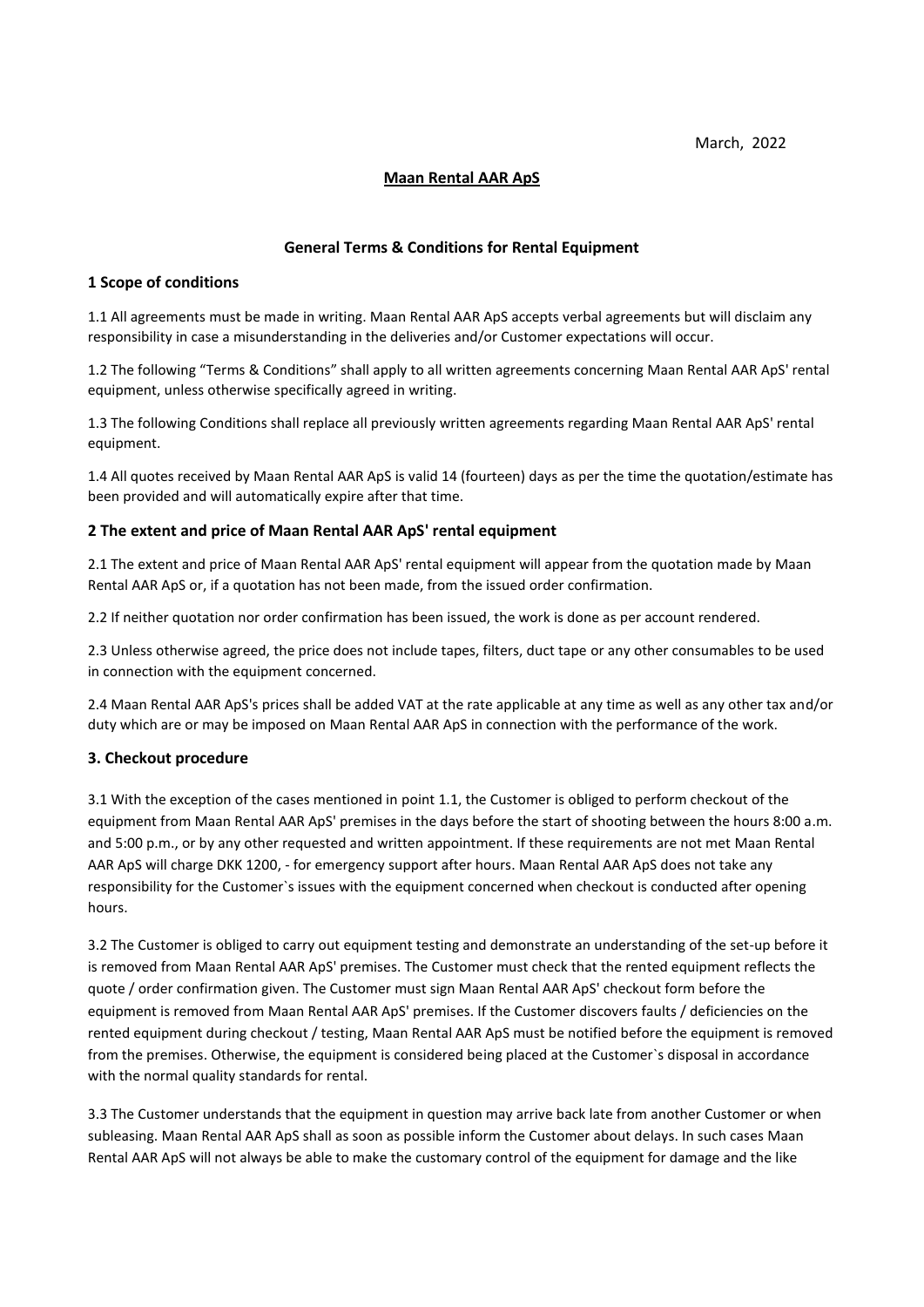before it is delivered at the Customer`s disposal. The Customer cannot cancel its lease obligations based on these terms.

3.4 Maan Rental AAR ApS does not accept any responsibility for the fulfillment of the Customer`s order unless Maan Rental AAR ApS controls the equipment. If Maan Rental AAR ApS discovers errors or defects in the equipment, which will lead to delay or non-delivery, the Customer must be notified. Maan Rental AAR ApS is obliged, to the extent possible, to limit the damage and try alternative rental solutions for the Customer. Beyond this, Maan Rental AAR ApS has no financial responsibility regarding the Customer.

3.5 When sub-renting gear from other companies domestically and internationally, Maan Rental AAR ApS will always try its utmost to handle all transport logistics within time for checkout and rental contract with sub-lessor. In that regard, Maan Rental AAR ApS cannot guarantee that the transport and customs agent will keep the planned transport schedule.

# **4. Place of delivery**

4.1 Unless otherwise agreed in writing all equipment shall be picked up and returned by the Customer at Maan Rental AAR ApS' address Filmbyen 23, DK-8000 Aarhus, Denmark.

4.2 The equipment must, unless otherwise agreed, be picked up and returned within Maan Rental AAR ApS' regular opening hours, which are weekdays between 7:30 a.m. and 6:00p.m. However, it is possible by request and agreement up front, to arrange pick-up and drop-off outside normal opening hours, in Maan Rental AAR ApS' secured system.

4.3 The equipment can be picked up from 7.30 a.m. on the first day of the agreed rental period unless otherwise agreed upon.

4.4 When picking up equipment, photo identification must be presented on request. New Customers must also provide an updated company transcript from the relevant company and/or legal authorities.

4.5 If it is confirmed that the rental equipment shall be delivered to the Customer, the equipment is delivered (by air, sea or land) by the Customer's full expense and risk from the time of handling over the equipment to the Customer at the Maan Rental AAR ApS address at Filmbyen 23, DK- 8000 Aarhus, Denmark.

4.6 The Customer will always have to arrange pick up based on the order confirmation and agreed pick up time. If the Customer decides to arrange transportation by him/herself, full cost and risk is by the Customer, from handling over the equipment, which includes i.e. any instruction to the driver, in terms of stamps in the carnet and other transport documents required by the customs and/or transportation.

4.7 When shipping equipment to certain countries a carnet is required. It is the sole responsibility of the Customer to prepare such carnet, unless otherwise agreed in writing. The Customer can ask Maan Rental AAR ApS to aid in filling out the carnet and Maan Rental AAR ApS will support in any way we can, but it is by the Customer`s full risk and responsibility that the carnet is correctly managed.

### **5. Rental period**

5.1 The rental period runs from 07.30 a.m. on the first day of the agreed rental period, regardless which time of the day the equipment is picked up by the Customer. If it is agreed that Maan Rental AAR ApS will deliver the equipment to the Customer, the rental period will commence upon the date of the equipment being delivered by Maan Rental AAR ApS.

5.2 Prior to the end of the rental period, the Customer may at any time during the rental period request Maan Rental AAR ApS to extend the rental period. Maan Rental AAR ApS will endeavor to fulfill such requests for extensions, but Maan Rental AAR ApS has no obligation to do so.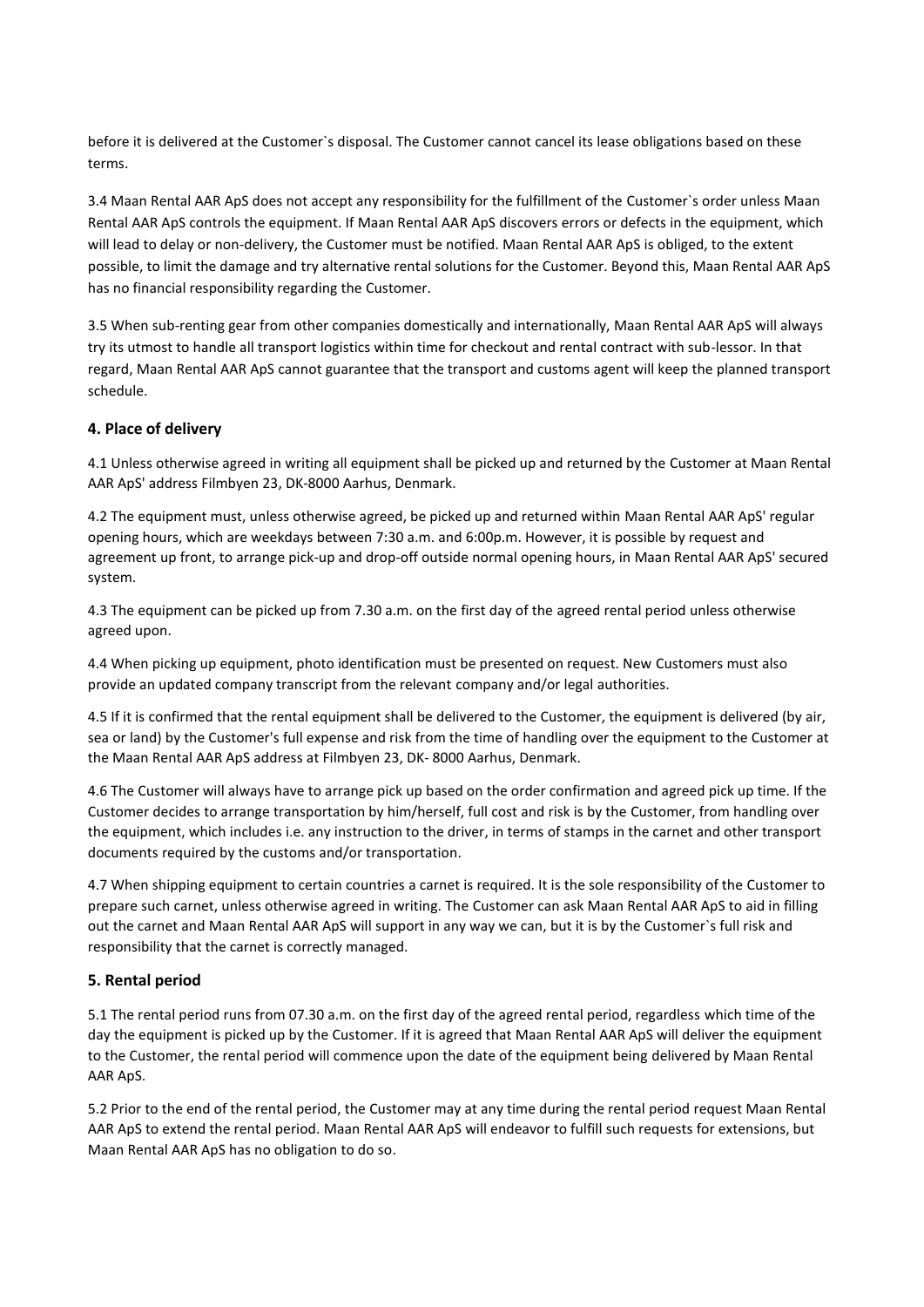## **6. Payment**

6.1 Unless otherwise agreed, the entire quotation must be paid in advance for the entire rental period.

6.2 Payment terms are always net 14 days from invoice date, unless otherwise agreed.

6.3 All invoices must be paid for the entire rental period. However, if the equipment is returned before the end of the rental period, Maan Rental AAR ApS will endeavor to rent the equipment out to another party. To the extent Maan Rental AAR ApS is able to re-let the equipment, the Customer will only be required to pay rent until the equipment is re-let.

6.4 In case of delayed return of the equipment, any additional payment covering the delay must be paid until the equipment is returned at MAAN Rental A / S´ address, and Maan Rental AAR ApS is entitled to charge an additional delay delivery fee and make claims against the Customer corresponding to the incurred costs and losses suffered by Maan Rental AAR ApS.

6.5 In addition to the rental price, Maan Rental AAR ApS is entitled to charge a deposit equal to 30 % of the value of the equipment. However, the minimum deposit is DKK 10,000 for rental in Denmark and the rest of the EU, and the minimum deposit is DKK 75,000 for rental in the rest of the world.

6.6 In case of late payment, an interest fee is charged by 1.5% per month as from any past due payment.

### **7. On-set Support**

7.1 Maan Rental AAR ApS can only be in charge of the on-set support and/or assistance when there is a written agreement and an accepted quotation in terms of the services and support given by Maan Rental AAR ApS. Maan Rental AAR ApS is not responsible for ensuring that the work can be carried out (service, quality and cost wise) within the estimate in cases where Maan Rental AAR ApS is not physically present on the set and able to supervise.

7.2 Unless otherwise agreed, costs in terms of transportation, per diems and overnight stays will be invoiced to the Customer.

7.3 The daily price rate is based upon a maximum of 8 working hours. All hours exceeding 8 working hours will be charged separately.

### **8. Cancellation**

8.1 For short-term rentals (rental period between 24 and 72 hours), the following cancellation conditions apply:

a) Unless otherwise stated in the order confirmation, the Customer shall not pay for the rental of the equipment if cancelled more than 72 hours before the start of the rental period.

b) If cancelled between 72 and 24 hours before the start of the rental period, 50% of the quotation/rental price must be paid.

c) If cancelled less than 24 hours before the start of the rental period a full rental price must be paid.

8.2 For any rental period above 72 hours the following cancellation conditions apply:

a) If cancelled more than 48 hours before the beginning of the rental period, 50% of the rental price must be paid.

b) If cancelled less than 48 hours before the start of the rental period, full cost must be paid for the first 72 hours of the rental period and afterwards 50 % of the rental price for the remaining agreed rental period.

8.3 Regardless of when cancellation takes place, the Customer shall be liable for any costs and losses incurred by Maan Rental AAR ApS as a consequence of the cancelled order.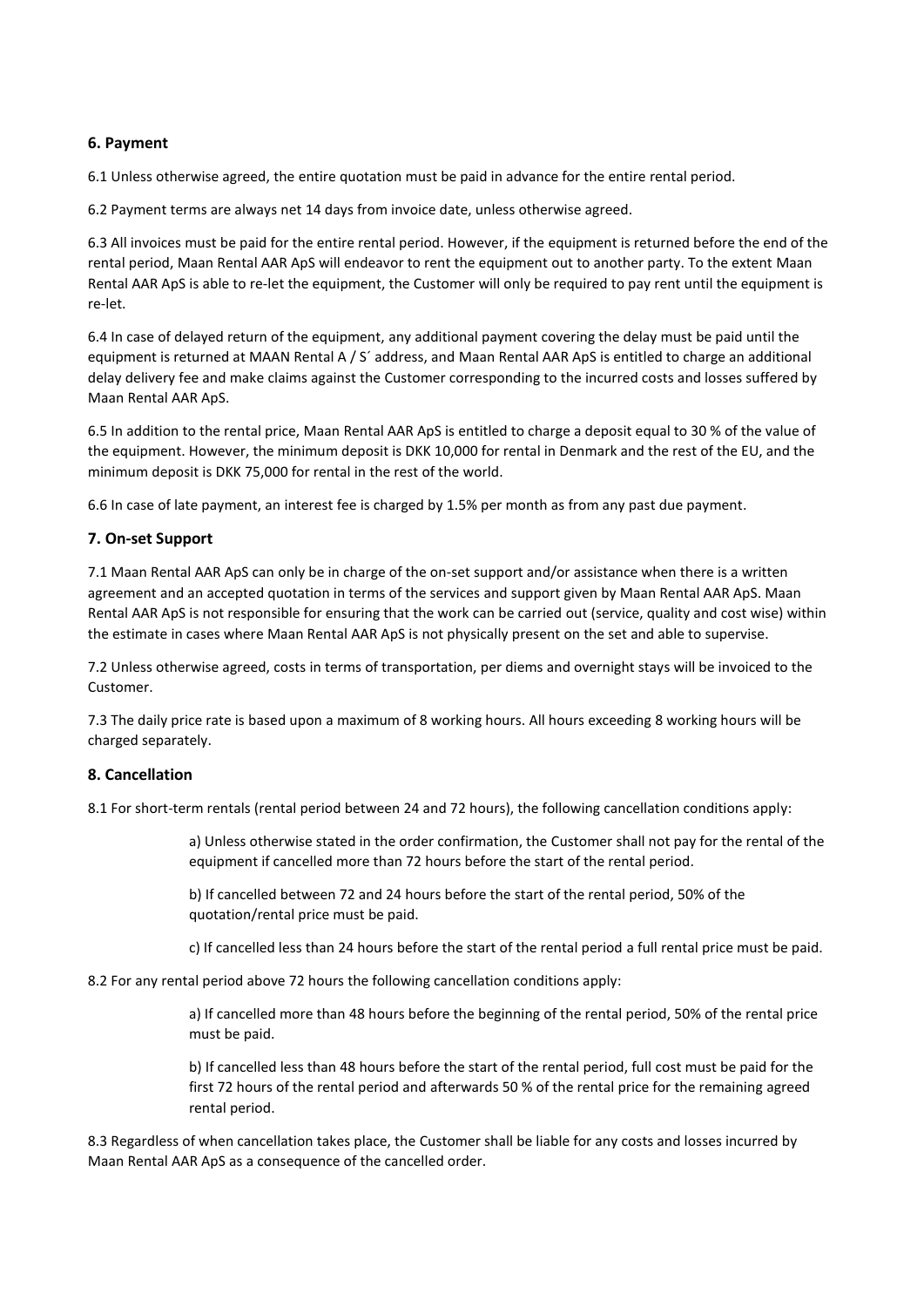# **9. Support**

9.1 Maan Rental AAR ApS will at any time loyally advise the Customer regarding which equipment is the most appropriate to be used in different Customer/project requirements. However, it is always the responsibility of the Customer, that the rental equipment is suitable for the said task and that the equipment is compatible with the Customer's other equipment.

9.2 When the rental equipment is picked up by the Customer, Maan Rental AAR ApS, if so desired, will give a brief instruction in the use of the equipment.

9.3 Maan Rental AAR ApS has 24 hours emergency telephone support on +45 70 205 305, available all days of the week.

## **10. The use of the equipment**

10.1 The Customer is fully responsible for the proper use of the equipment.

10.2 The equipment may only be operated by persons employed by the Customer and who have experience in operating similar equipment. Maan Rental AAR ApS may in advance and at any time require information and/or documentation of the qualifications of the persons intended to operate the equipment on behalf of the Customer.

10.3 Unless otherwise agreed in writing, the equipment may only be used in Denmark. At Maan Rental AAR ApS' request, the Customer must state within a maximum of 4 hours response time where the equipment is located and give Maan Rental AAR ApS access to inspect the equipment.

10.4 The equipment should not be used under extreme circumstances and must not be subject to overload, extreme water impact, salt impact, cold impact, heat impact etc. If the Customer has any doubts in terms of the definition of "extreme circumstances", the Customer should always contact Maan Rental AAR ApS in writing and get a written confirmation of the question raised.

10.5 The Customer may not disassemble, repair, adjust, service or otherwise modify the equipment without a written consent. The Customer cannot claim any costs of servicing, repairing etc. of the equipment reimbursed by Maan Rental AAR ApS, without prior written agreement with Maan Rental AAR ApS.

# **11. Condition of the equipment**

11.1 The equipment has been inspected by Maan Rental AAR ApS and verified to be functioning properly before it is delivered to the Customer.

11.2 Upon receipt of the equipment, the Customer must thoroughly examine the equipment and immediately inform Maan Rental AAR ApS in writing of any visible defects. If the equipment is picked up outside Maan Rental AAR ApS´ opening hours, the Customer can report any defects in writing in Maan Rental AAR ApS secure system. When renting equipment for underwater use, it is especially important that the Customer checks that the equipment is watertight before use. Any question and/or doubt will need to be raised to Maan Rental AAR ApS in writing.

11.3 If the Customer does not inform Maan Rental AAR ApS of any visible defects immediately upon receipt of the equipment (meaning within same calendar day), the equipment is considered approved by the Customer.

11.4 Prior to using the equipment for any media production (commercial, TV and/or Film), the Customer should test the equipment, and any detected errors such as for instance pixel errors, sensor errors and the like must be reported to Maan Rental AAR ApS immediately (see section 9.3).

11.5 If any defects are found in the equipment, Maan Rental AAR ApS undertakes, at its discretion, to either replace the equipment with similar equipment (not necessarily the same type and year) or to credit the Customer the rent for the period that the equipment has been defective.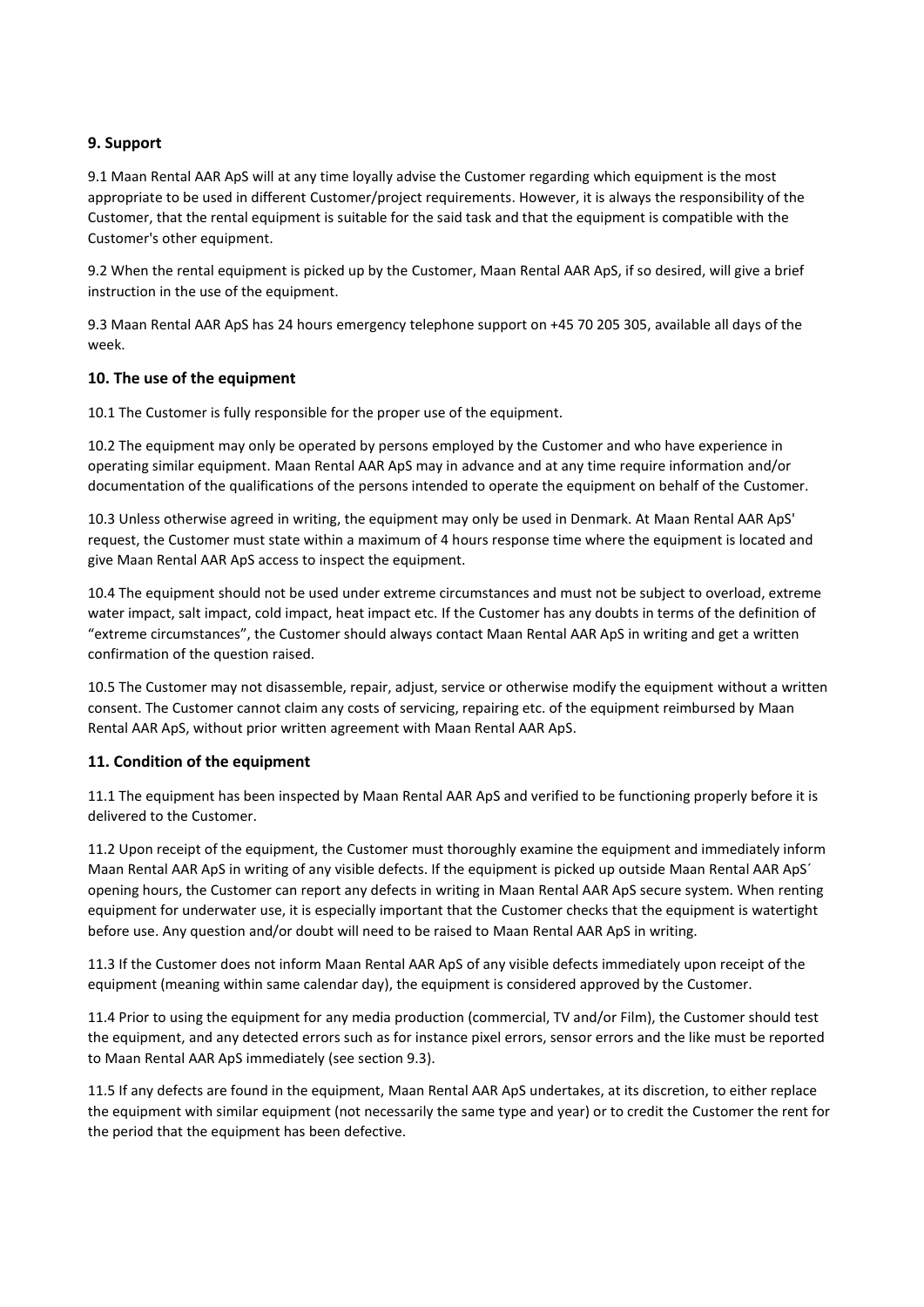11.6 The equipment must be returned to Maan Rental AAR ApS clean and in the same condition as it was delivered (except for ordinary wear and tear).

11.7 Maan Rental AAR ApS identification marks should not at any time be removed from the equipment.

11.8 In case the equipment is not returned in the condition in which it was received, the Customer shall pay the by Maan Rental AAR ApS requested cleaning of the equipment (the hourly rate anytime given by MAAN Rental, currently a minimum hourly rate of DKK 495) and/or any repair and/or servicing of the equipment performed either by Maan Rental AAR ApS or third parties.

11.9 The Customer must pay full rent for the equipment until the equipment has been brought to the same condition as at the start of the rental period, and a total return of all the rented equipment has been made, incl. cables, manuals, packaging, etc. or if replacement is necessary, until new equipment has been purchased and delivered.

11.10 In case the Customer intentionally or by grossly negligent actions damages the equipment or attempts to make unauthorized repairs or alterations to the equipment, Maan Rental AAR ApS may, in addition to any loss, charge the Customer a penalty of DKK 15,000.

## **12. Damage or loss of equipment**

12.1 The Customer carries the risk of any damage or loss of the equipment from the receipt of the equipment and until the equipment is returned to Maan Rental AAR ApS. The risk also includes the risk of accidental damage or damage to the equipment and theft of the equipment.

12.2 If the equipment is damaged or lost, the Customer must immediately inform Maan Rental AAR ApS accordingly (meaning same calendar day at the latest). Damaged equipment must be returned to Maan Rental AAR ApS for an assessment of whether the equipment shall be repaired or replaced. In case of theft, the Customer must complete and file a police report.

12.3 If the equipment is damaged or lost, the Customer must pay full rent until the equipment is repaired or new equipment is purchased at the Customer's expense.

12.4 Do not point the camera sensor directly towards a laser or opposite. It will damage the sensor long-term.

12.5 Damage reports shall be submitted simultaneously with the check-in of the equipment. If this is practically impossible to conduct, a temporary report must be delivered, and the final report must be forwarded within five days after the equipment was delivered. If this is not adhered to, a fee will be imposed on the Customer by 10% of the total rental fee per day beyond the above.

### **13. Replacement equipment**

13.1 In the event of theft of or damage to equipment, Maan Rental AAR ApS will try to obtain replacement equipment if the Customer so wishes. If replacement equipment is provided, the Customer, unless otherwise agreed in writing, must pay rent for both the initially leased equipment and the replacement equipment.

### **14. Responsibility of Maan Rental AAR ApS**

14.1 Maan Rental AAR ApS cannot be held responsible for any loss suffered because of delayed delivery of the said equipment, incorrect installation and set-up of the equipment, defective equipment, including any errors in sensors or the like.

14.2 Maan Rental AAR ApS is not responsible for damage to real estate or movable property caused by the rental equipment, including damage to camera film, data, or other equipment.

14.3 Maan Rental AAR ApS is only responsible for personal injury if such personal injury is caused by errors or omissions by Maan Rental AAR ApS or by others for whom Maan Rental AAR ApS is responsible.